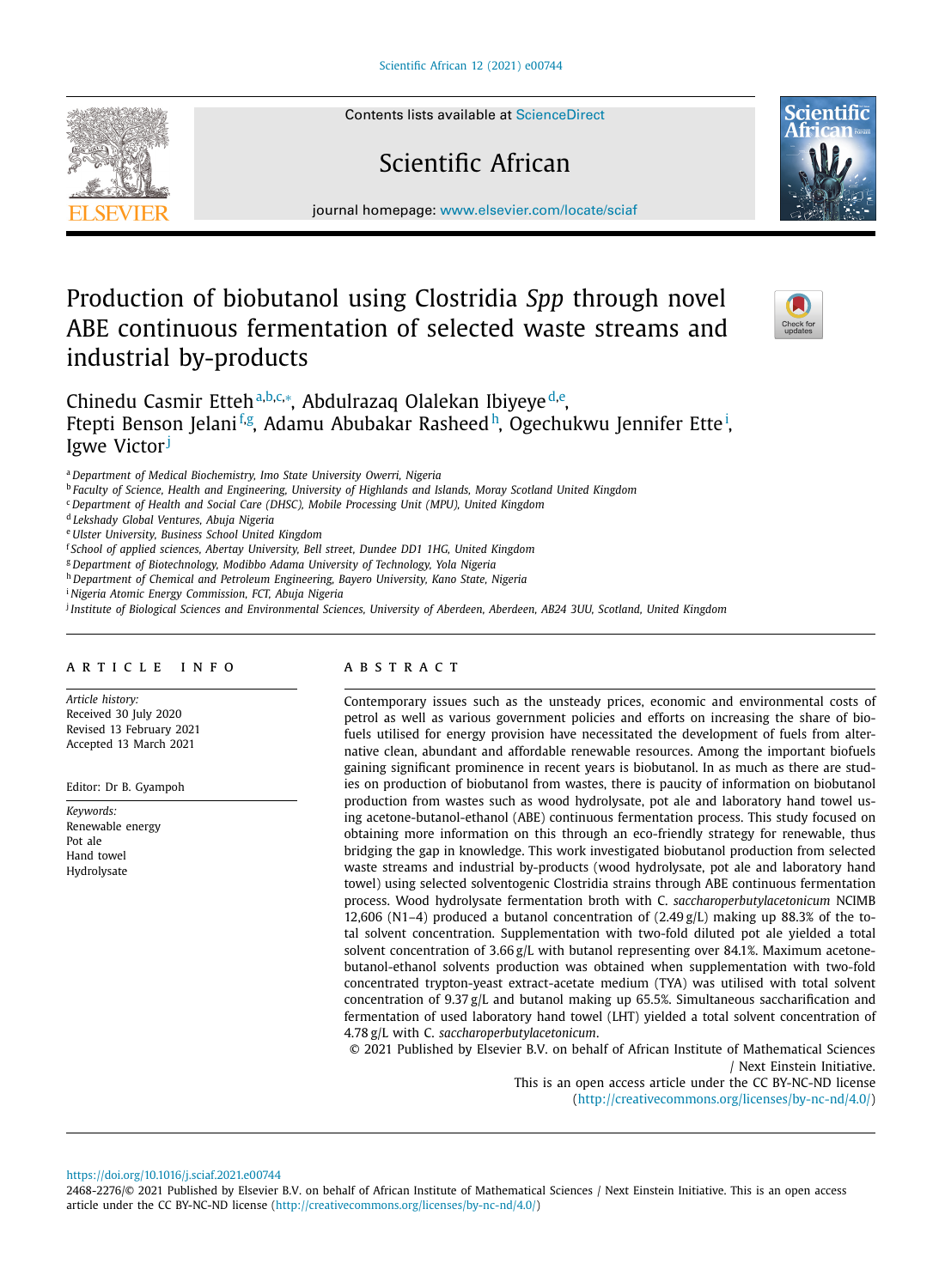## <span id="page-1-0"></span>**Introduction**

Over the years, the world has been faced with diverse challenges associated with the use of fossil fuels. The constant depletion of fossil fuels, which we are heavily dependent upon, and the uncertainty posed by the volatility of crude oil prices have been extensively reported [\[1–5\].](#page-8-0) Moreover, studies have further corroborated the declining rate of global oil production amounting to a 4–5% fall, coupled with an increase in world energy demand [\[6,7\].](#page-8-0) Similar claims put the lifetime of the world's oil reserves to be at least 44 years without considering unexplored mineral deposits which may extend this for another 20–40 years [\[8\].](#page-8-0) This once more underscores the limited nature of fossil fuels. Furthermore, the negative environmental impacts associated with the exploration and utilisation of fossil fuels provide a great motivation to search for an alternative. This has led to the increasing attention currently accorded the development of biofuels from biomass; which in part is due to the fact that this energy resource is easily replenished, abundant and practically unlimited in availability, and stems from naturally occurring green plants capable of carrying out photosynthesis and contributing to net neutral carbon emissions [\[8\].](#page-8-0)

Biofuels production from biomass has suffered major setbacks through the years due to the perceived impact it may have on the competition between the use of organic substances as food and their use as fuels by humans. This production from food crops limits their sustainability [\[9\].](#page-8-0) These and more have therefore created a need to develop and/or provide alternatives to obtaining biomass feedstock for the production of biofuels from sources that would in no way affect the human food chain; and has led to a significant impetus for research and development on the viability of selected low-value waste streams and industrial by-products recognised as inexpensive fermentative feedstock for the production of biofuels using a wide variety of industrial processes.

Although there are various studies on biobutanol production from wastes, none of these studies applied the method as well the kind of wastes and concentrations used in this current study (10–15). For example, Plaza et al. (2017) studied biobutanol production from brewer's spent grain hydrolysates by Clostridium beijerinckii DSM 6422 [\[10\];](#page-8-0) Amiri & Karimi (2015) studied improvement of acetone, butanol, and ethanol production from woody biomass using organosolv pretreatment [\[12\];](#page-8-0) Li et al. (2019) worked on n-Butanol production from lignocellulosic biomass hydrolysates without detoxification by Clostridium tyrobutyricum in a fibrous-bed bioreactor [\[14\];](#page-8-0) Guan et al. (2017) studied hemicellulose prehydrolysate as a liquid sugar source for butanol production using ABE with hot-water treatment as extraction mean [\[11\].](#page-8-0) The list can go on and on. Sequel to literature search, most investigations either used a different process, microbes or waste stream which is different from that of the current study.

Among these low-value waste streams is wood hydrolysate, laboratory hand towel and pot ale. Wood hydrolysates represent considerable wastes generated from wood processing enough to cause environmental harm if not properly managed. However, this waste contains significant amounts of various fermentable sugars thereby justifying its potential use as a substrate for the production of biobutanol, a highly attractive biofuel that has grown from the chemical industry where it is also used as a precursor for polymers and plastics [\[15\].](#page-8-0) It has further been reported that wood hydrolysates are rich in organic matter consisting of starch with non-starch polysaccharide materials [\[1\].](#page-8-0) Pot ale constitutes another regionally abundant industrial by-product obtained from whisky production. Studies have shown that pot ale which contains low total solids is made up of dead yeast cells, yeast residues, soluble proteins, soluble nutrients, carbohydrates as well as other materials arising from the fermentation and mashing processes involved in the production of malt whisky [\[16\].](#page-8-0) Pot ale al so provides an alternative nutritional source for solvent producing organisms such as Clostridia which are capable of fermenting these nutrient sources into useful industrial solvents such as acetone, butanol and ethanol in the ABE fermentation process [\[1\].](#page-8-0) Waste paper towels, in many countries of the world, are either recycled, incinerated or end up in landfill sites [\[17,18\].](#page-8-0) However, the economic value of waste paper towels can be determined when converted to liquid or gas fuel (ethanol or hydrogen) in fermentation [\[13\].](#page-8-0) Acid hydrolysis of waste papers has been found to provide sufficient glucose concentration for fermentation [\[17,18\].](#page-8-0)

Acetone-butanol-ethanol fermentation in the past has experienced a dwindling industrial application due to stiff competition from the petrochemical industries that are able to obtain cheap raw materials for the production of important solvents. The rise in prices of these raw materials also led to a shift of focus away from these industries with more attention paid to alternatives such as readily available and affordable biowastes with potential for biofuel production. Conventional ABE fermentation process utilizes starchy feedstocks for instance corn and the likes. In 2008, the price of corn was around 1550 Yuan per ton [\[19\].](#page-8-0) The price of corn was reported to be around 2000 Yuan per ton in China in the first quarter of 2011 [\[20\].](#page-8-0) Similar increment was reported for other feedstocks such as cassava, yam, molasses, and the likes [\[19,20\].](#page-8-0) Waste streams such as wood hydrolysates have therefore been recognised as one of those alternative cheap raw materials with the potential for the production of biofuels that are able to sustain the economic balance of the ABE fermentation [\[1\].](#page-8-0) In addition to these, other industrial and domestic organic materials commonly regarded as wastes are currently being investigated for their potential as biomass substrates for ABE fermentation. Among these are pot ale and used laboratory hand towel (LHT) which may offer sustainable and affordable routes to obtaining clean and eco-friendly biofuel.

<sup>∗</sup> Corresponding author at: Faculty of Science, Health and Engineering, University of Highlands and Islands, Moray Scotland United Kingdom.

*E-mail addresses:* [ettehc@gmail.com](mailto:ettehc@gmail.com) (C.C. Etteh), [holalekan86@yahoo.com](mailto:holalekan86@yahoo.com) (A.O. Ibiyeye), [1006162@abertay.ac.uk](mailto:1006162@abertay.ac.uk) (F.B. Jelani), [etteoge83@gmail.com](mailto:etteoge83@gmail.com) (O.J. Ette), [Victor.Igwe.07@aberdeen.ac.uk](mailto:Victor.Igwe.07@aberdeen.ac.uk) (I. Victor).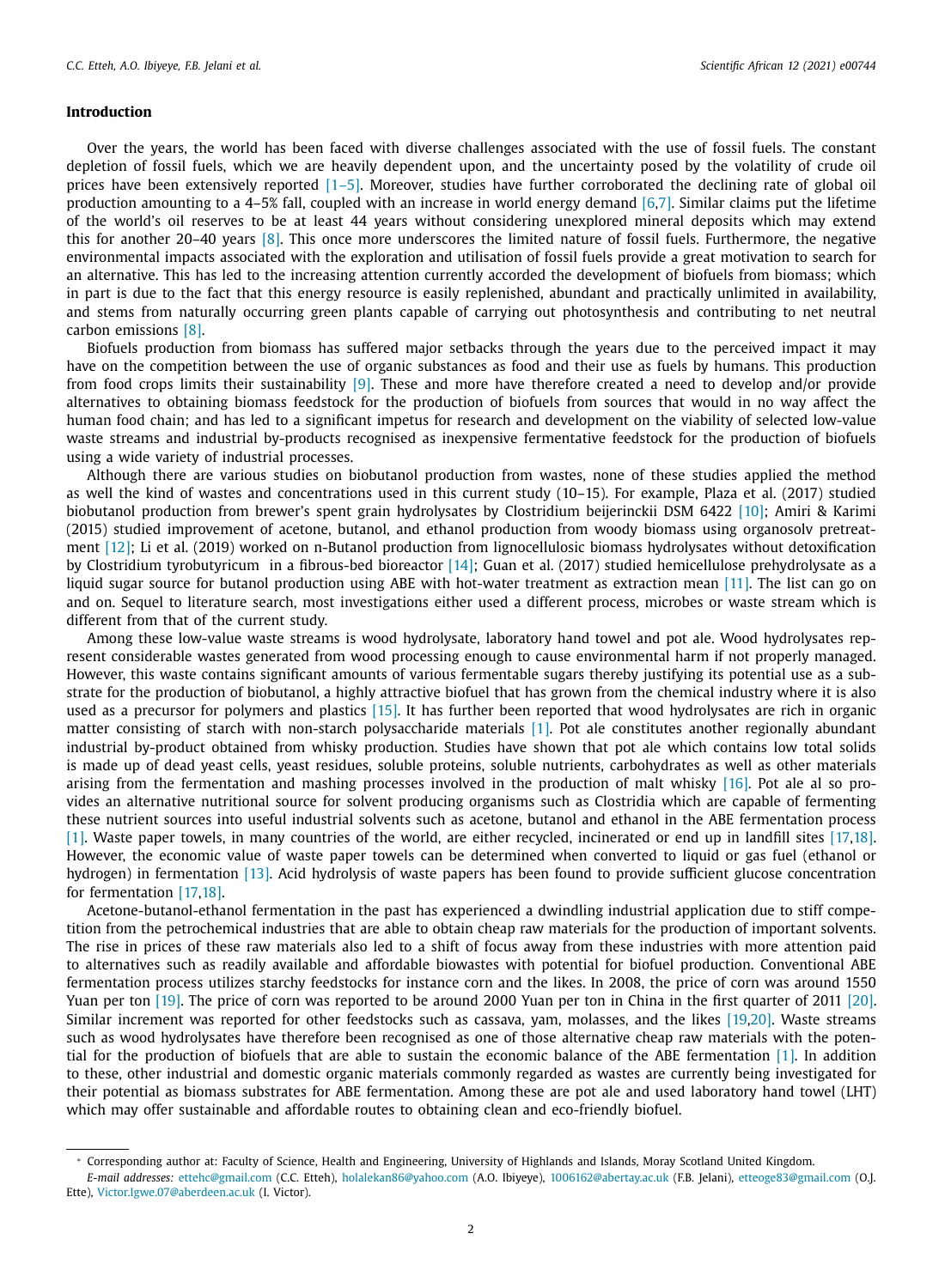Several bacteria species belonging to the genus Clostridia have been identified with the capacity to utilise or degrade a wide array of biomass into simple carbohydrate units such as glucose, fructose, sucrose and maltose which can be subsequently converted into biofuels such as biobutanol and other useful chemical/solvents like acetone and butanol. The diversion of carbon rich biomass from landfill reduces the overall carbon footprint of the entire process while providing a readily available and affordable fermentation feedstock for biofuel production. On the other hand, it is important to evaluate the ability of Clostridia *Spp* to produce biobutanol as a primary metabolite, in order to design a robust and efficient novel ABE fermentation process for biofuel production. Thus, various process factors and conditions can in principle affect the production of biobutanol from these wastes such as source of the substrate, concentration of the substrate, and type of pure culture - the Clostridia *Spps*. Although a number of studies have been published on the effect of these process conditions and factors on biobutanol production [\[21,22\];](#page-8-0) considering the large number of such waste streams and industrial by-products as well as a wide range of process conditions that can affect their degradation, the literature evidence on this topic is still limited and there is need for further experimental study.

In this study ABE solvents (acetone, butanol and ethanol) producing capacities of five strains of Clostridia *Spp* (C. *acetobutylicum* ATCC824, C. *saccharolyticum* NCP262, C. *beijerinckii* NCIMB 8052, *C. saccharoper-butylacetonicum* N1–4 (NCIMB 12,606) and C. *beijerinckii* BA101) were investigated using various fermentation substrates which include wood hydrolysate, pot ale and used laboratory hand towel. This study considered the effect of process conditions and parameters (kind of substrate, substrate concentration, type of microbial pure culture species, medium composition) on biobutanol production, with the ultimate aim of improving the understanding of their biodegradation and identifying which process conditions should be used to maximise the biofuel production process.

#### **Materials and methods**

#### *Bacteria strains and culture maintenance*

Bacteria strains *C. acetobutylicum* ATCC824, *C. saccharolyticum* NCP262, *C. beijerinckii* NCIMB 8052, *C. saccharoperbutylacetonicum* (N1–4) NCIMB 12,606 and *C. beijerinckii* BA101 used for this research were obtained from a culture collection of the Biofuel Research Centre, Edinburgh Scotland United Kingdom. Spores of these strains were routinely maintained as spore suspensions in sterile distilled water at  $6^{\circ}$ C. To revive the spores to their vegetative state, 1 ml of each strain was heat shocked using a water bath at 80 °C for 10 min and inoculated into 15 ml reinforced Clostridia medium (RCM) contained in a 20 ml universal screw-capped bottle anaerobised overnight to provide the starter culture, followed by overnight incubation at a temperature of 34 °C under conditions of  $N_2-H_2$ -CO<sub>2</sub> (80:10:10) gas mix in a Don Whitley Anaerobic work station (Whitley DG500).

#### *Subculture of bacteria strains*

The overnight broth cultures (starter cultures) of the strains observed to be actively growing were sub-cultured. Starter culture (1 ml) was inoculated into 15 ml each of trypton-yeast extract-acetate (TYA) medium and the relevant sugar mixture (glucose, fructose and xylose) followed by overnight incubation at 34 °C under conditions of  $N_2-H_2$ -CO<sub>2</sub> (80:10:10) gas mix in a Don Whitley Anaerobic work station (Whitley DG500).

#### *Preparation of growth media*

All bacteria nutrient media except otherwise stated were obtained from Oxoid Ltd, Basingstoke, Hampshire, England and were prepared according to manufacturer's instructions.

#### *Reinforced clostridia medium (RCM)*

RCM was prepared by dissolving 38 g of the dehydrated RCM powder in 1 L of distilled water, agitated with a magnetic stirrer, and heated till a uniform solution was obtained. The resulting RCM solution was allowed to cool and 15 ml volume aliquoted into universal bottles, autoclaved at 121 °C for 15 min.

#### *Reinforced Clostridia Agar (RCA)*

Reinforced Clostridia Agar was a solidified version of RCM used for the enumeration of anaerobes using pour plate, shake tube or membrane filtration methods.

The RCA was prepared by dissolving 52.5 g of RCA powder (CM0151) in 1 L of distilled water and agitated with a magnetic stirrer while heating with a Fisher Stirring Hotplate till a clear uniform solution was obtained at boiling temperature. The resulting solution was allowed to cool, split between two 500 ml flasks and sterilised by autoclaving at 121 °C for 15 min.

#### *Trypton-yeast extract-acetate medium (TYA)*

The methods of Al-Shorgani et al., 2012 were adopted and modified in preparing the TYA [\[23\].](#page-8-0) Quantities of the various compounds listed in the following composition, were dissolved in 1 L of distilled water and heated to boil using Fisher Stirring Hotplate. The TYA contained the following: Yeast extracts, 2g: Tryptone, 6g: Ammonium Acetate, 3g: MgSO<sub>4</sub>.7H<sub>2</sub>O, 0.3g: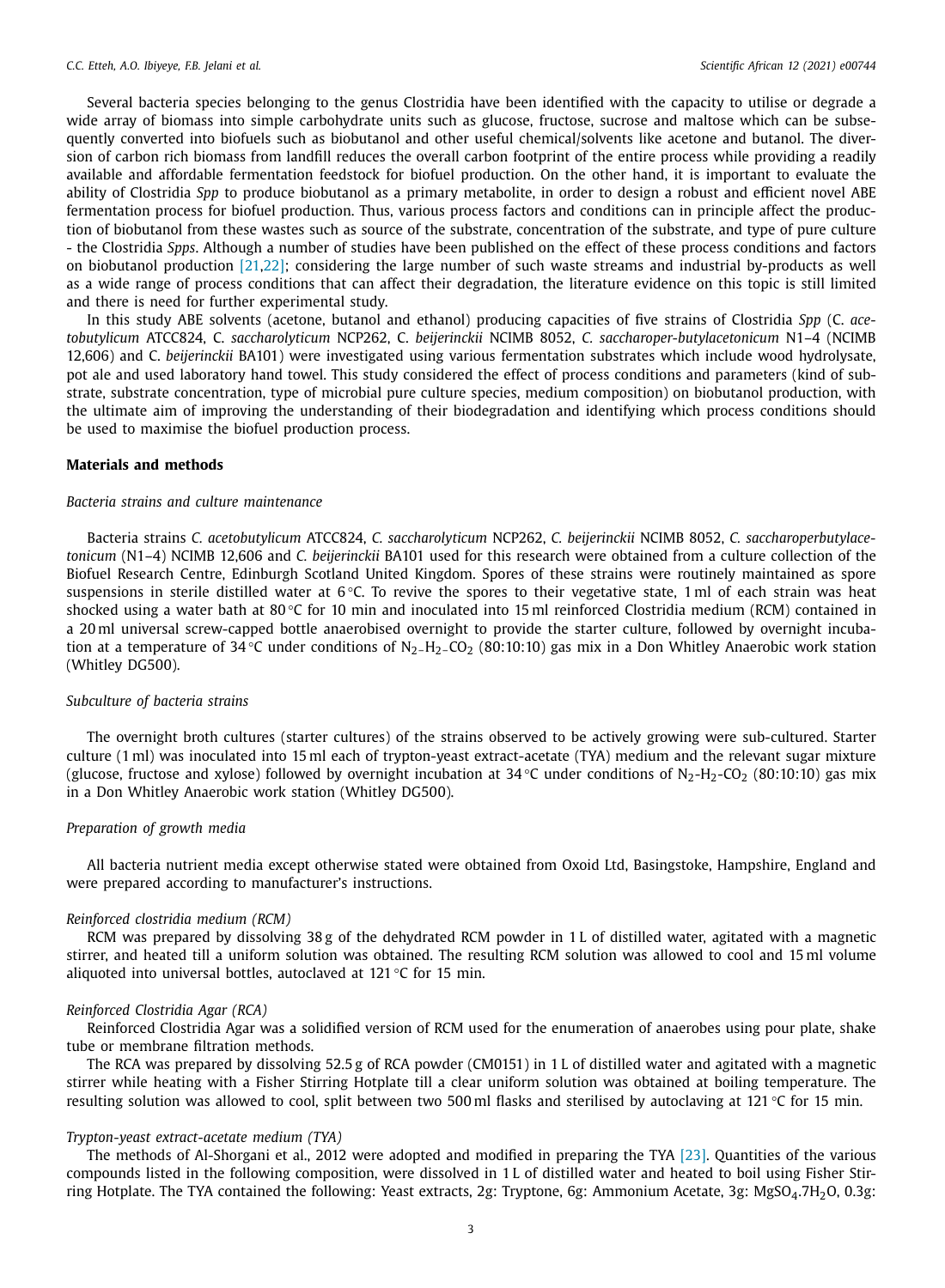$KH<sub>2</sub>PO<sub>4</sub>$ , 0.5g: FeSO<sub>4</sub>.7H<sub>2</sub>O,0.01 g. The resulting TYA was allowed to cool and aliquoted into 20 ml screw capped universal bottles. All aliquots were sterilised by autoclaving at 121 °C for 15 min.

#### *Fermentation substrates*

A compositional analysis of the wood hydrolysate, sourced from a wood processing and digestion facility in Edinburgh, and used in this study shows it contained the following:  $4.9 g/L$  glucose,  $55 g/L$  xylose,  $8.7 g/L$  fructose,  $7.7 g/L$  formic acid, and 0.001 g/L ferulic acid. The pot ale used for the study was obtained from a scotch malt distillery in Edinburgh**.** The laboratory towels used in this research belong to a brand from FSC mixed sources product group (Kimberly-Clark) obtained from recycled wood and/or fibre. The used laboratory hand towels were collected in a special bin from a research laboratory of the Biofuel Research Centre, Edinburgh and were air dried at room temperature. The dried towels were manually shredded and stored on the laboratory bench till required. Shredded hand towels  $(10 g)$  were weighed into 250 ml screw capped bottles, followed by the addition of 150 ml of TYA and sterilised by autoclaving at 120 °C for 15 min**.** A control substrate was prepared to monitor and compare the growth and solvent production of the Clostridia strains used in this experiment. The formula for various amounts of sugar was selected to mimic the sugars in the hydrolysate of the selected substrates. Sugar solution used as the control substrate contained in g/l; 4.9 glucose, 55 xylose and 8.7 fructose.

#### *Enzymatic hydrolysis*

Enzymatic hydrolysis was performed by adding 600 μl and 100 μ CTec and Htec2 (synthetic Novozymes Cellulase) enzymes respectively to the 10% slurry, while 1200 μl and 200 μl CTec and Htec2 enzymes were similarly added to the 20% slurry of acid hydrolysed LHT respectively. Samples were kept in an incubating shaker at a temperature of 50 $\degree$ C and a speed of 150 rpm. Samples were collected after 24 h and stored at −20 °C until required.

#### *Fermentation of substrates*

Fermentation of wood hydrolysate was carried out in TYA. Wood hydrolysate obtained as previously described and stored at 6 °C was anaerobised until required. Wood hydrolysate (2 ml) was transferred into 8 ml TYA followed by inoculation with 1 ml of each of the actively growing sub-cultured Clostridia strains. The inoculated substrates were incubated at 34 °C for 48 h under conditions of N<sub>2</sub>-H<sub>2</sub>-CO<sub>2</sub> (80:10:10) gas mix in a Don Whitley Anaerobic workstation (Whitley DG500®).

#### *Fermentation of wood hydrolysate in pot ale*

Aliquots (2 ml) of each wood hydrolysate was initially transferred into 8 ml of TYA followed by the addition of 2 ml of 50% pot ale and inoculated with 1 ml of starter culture of the various Clostridia strains. This was incubated overnight at  $34^{\circ}$ C hours under conditions of N<sub>2</sub>-H<sub>2</sub>-CO<sub>2</sub> (80:10:10) gas mix in a Don Whitley Anaerobic workstation (Whitley DG500). Subsequently 2 ml of wood hydrolysate was transferred into 2 ml of pot ale and inoculated with 1 ml of the previously subcultured Clostridia strains followed by 48 h incubation at  $34^{\circ}$ C under standard anaerobic conditions previously described.

#### *Screening of strains*

RCA contained in petri dishes was used as the growth medium for the identification and screening of Clostridia strains. Sterile wire loop was used in streaking inoculum from each selected strain culture onto the RCA plates and incubated overnight at 34 °C under conditions of N<sub>2</sub>-H<sub>2</sub>-CO<sub>2</sub> (80:10:10) gas mix in a Don Whitley Anaerobic workstation (Whitley DG500). The pH of the broth was monitored before and after inoculation with each of the selected strains as Clostridia strains will favourably grow within a pH range of 4.5 and 7.0. Gram staining was also performed. This was carried out for culture monitoring and species maintenance.

#### *Analytical method*

Fermentation broth (1.5 ml) of each substrate was collected into 1.5 ml sterile Eppendorf micro centrifuge tubes and centrifuged at 13,000 rpm for 15 min. The supernatant from each sample was carefully sieved through 0.2 μl, while collecting the supernatant and discarding the pellets. A Chrompack® 9001 GC equipped with CP010 auto sampler and Maestro II, CP SIL 5CB, 10 m length, 0.32 μ diameter column with a split injector and flame ionisation detector (FID) was used to determine the concentration of the ABE solvents. The temperature of the detector and injector were 200 $\degree$ C and 180 $\degree$ C respectively. Injection at appropriate temperature as well as detection can of course also be used to improve analyte detectability. At these temperatures, with the detector selectivity sufficiently high, the detection limits will improve proportionally with the volume injected. A solvent peak is obtained with most GC detectors. Helium was used as the carrier gas. Sugar analysis was carried out using high-performance liquid chromatography (HPLC).

For monosaccharide analysis, 2 ml each of the samples was collected using a 2.5 ml syringe and filtered through a 0.2 μm syringe filters into vial tubes. Mesoerythritol (10 μl) was added to each sample as internal standard and vortexed for at least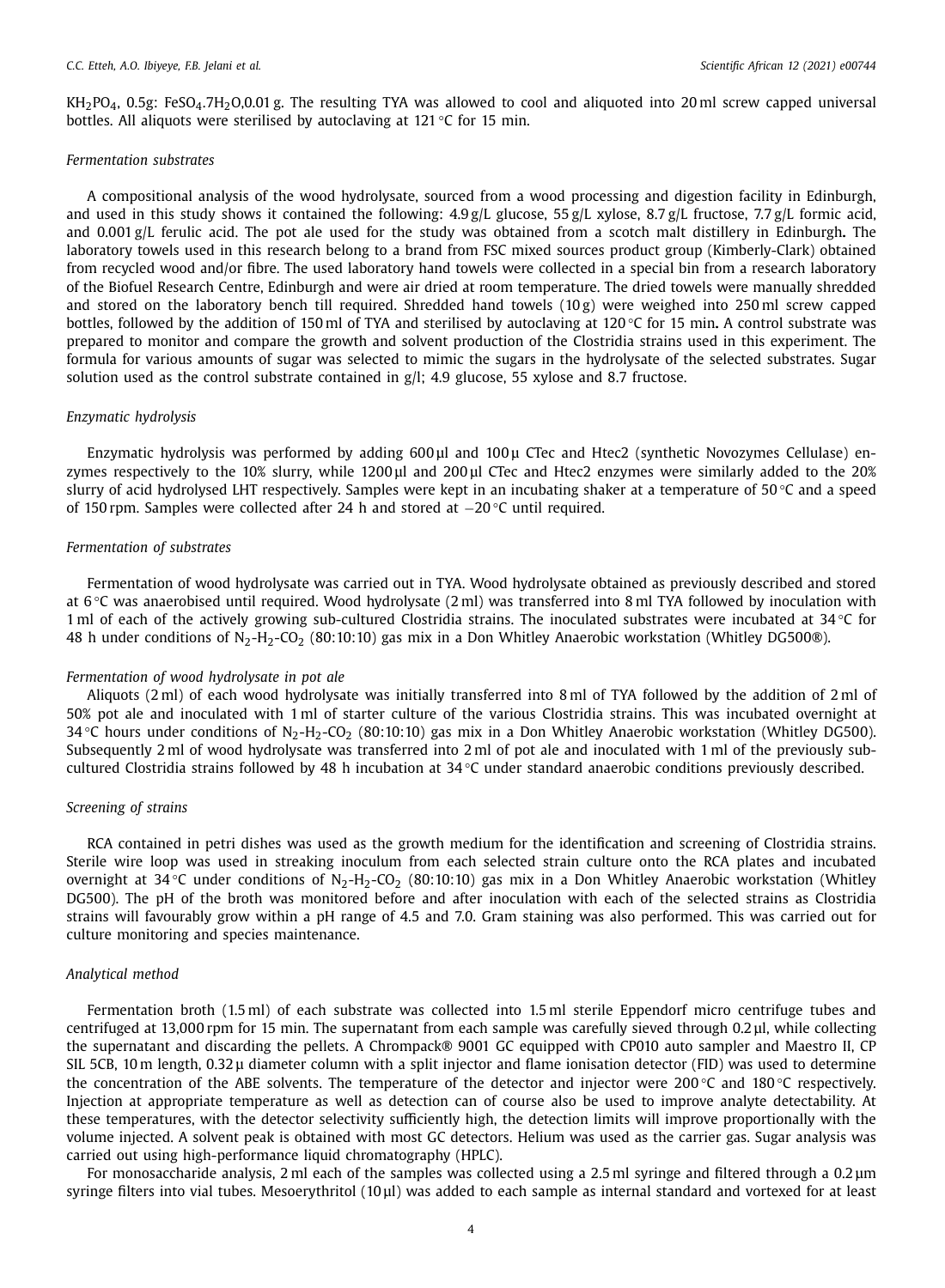<span id="page-4-0"></span>

**Fig. 1.** Gram stains of a culture of *C. saccharolyticum* NCP262 Magnified to 100X.

#### **Table 1**

Concentrations of the ABE solvents produced after 48 h of the fermentation of wood hydrolysate and control substrate using *C. saccharoperbutylacetonicum* NCIMB 12,606 (N1–4) and *C. saccharolyticum* NCP262. Initial total sugar concentration was 68.61 g/L.

| Strains & substrates                                                        | Acetone% | Butanol% | Ethanol% | Acetone $g/L$ | Butanol g/L | Ethanol $g/L$ | ABE $g/L$ |
|-----------------------------------------------------------------------------|----------|----------|----------|---------------|-------------|---------------|-----------|
| C. saccharoperbutylacetonicum<br>NCIMB 12,606 (N1-4) & wood<br>hydrolysate  | 0.07     | 0.24     | 0.00     | 0.33          | 2.49        | 0.00          | 2.82      |
| C. saccharolyticum NCP262 & wood<br>hydrolysate                             | 0.00     | 0.00     | 0.00     | 0.00          | 0.00        | 0.00          | 0.00      |
| C. saccharoperbutylacetonicum<br>NCIMB 12,606 (N1-4) & control<br>substrate | 0.08     | 0.08     | 0.00     | 0.00          | 0.65        | 0.00          | 0.65      |
| C. saccharolyticum NCP262 & control<br>substrate                            | 0.00     | 0.04     | 0.00     | 0.00          | 0.31        | 0.00          | 0.31      |

10 s. Samples were analysed using HPLC with calibration standards comprising mesoerythrilose, fructose, maltose and glucose at concentrations varying from 2.5 mg/ml, 5.0 mg/ml and 10 mg/ml each. The HPLC system used for the sugar analysis consisted of a Spectraphysics SP8800® ternary Pump (model sp8800–020), thermo separation product spectra-series AS100 auto sampler and equipped with spectraphysics refractive index detector series sp6040XR RI detector. DataApex Chromatography Station for Windows software (CSW32), version v.1.4 was used as the control/data acquisition software. The column used was a REZEXTM RPM Pb<sup>2+</sup> monosaccharide column (300 × 7.8 mm) at 80 °C.

## **Results and discussions**

The ability of different Clostridia species to produce biobutanol during the ABE fermentation of selected waste streams (wood hydrolysate, pot ale and used laboratory hand towel) was investigated. The products of substrate hydrolysis and concentrations of acetone, butanol and ethanol produced have been presented as seen in the relevant tables. Values shown represent the average of at least three (3) measurements.

#### *Screening of strains*

Routine monitoring of the inoculated cultures for contaminations ensured only pure cultures of the selected strains were utilised for the fermentation. They were also observed for active growth before inoculation into substrates was carried out. The broth culture of each selected strain was also observed for the production of odour, gas and turbidity characteristic of the Clostridia strain. Results from Gram staining performed is represented in Fig. 1.

#### *ABE solvent analysis of wood hydrolysate fermentation by different strains of solvent producing clostridia*

Experiments were conducted to study the possibility of obtaining biobutanol from the ABE fermentation of the selected waste streams and industrial products. Wood hydrolysate containing 68.6 g/L total sugars as well as 0.54 g/L hydroxymethylfurfural (HMF), 7.7 g/L formic acid, and 0.001 g/L ferulic acid was used as the fermentation substrate in a media containing TYA and actively growing cells of *C. saccharoperbutylacetonicum* NCIMB 12,606 (N1–4) and C*. saccharolyticum* NCP262. After a fermentation period of 48 h, samples were collected from the fermentation broth and the concentrations of ABE solvents were determined. Results obtained are as shown in Table 1.

Low concentrations of solvents were obtained in the fermentation broth with C. *saccharoperbutylacetonicum* NCIMB 12,606 (N1–4) producing the highest concentration of butanol (2.49 g/L) which makes up about 88.3% of the total fermentation broth. The amount of butanol produced by C. *saccharoperbutylacetonicum* NCIMB 12,606 (N1–4) represented 3.6% of the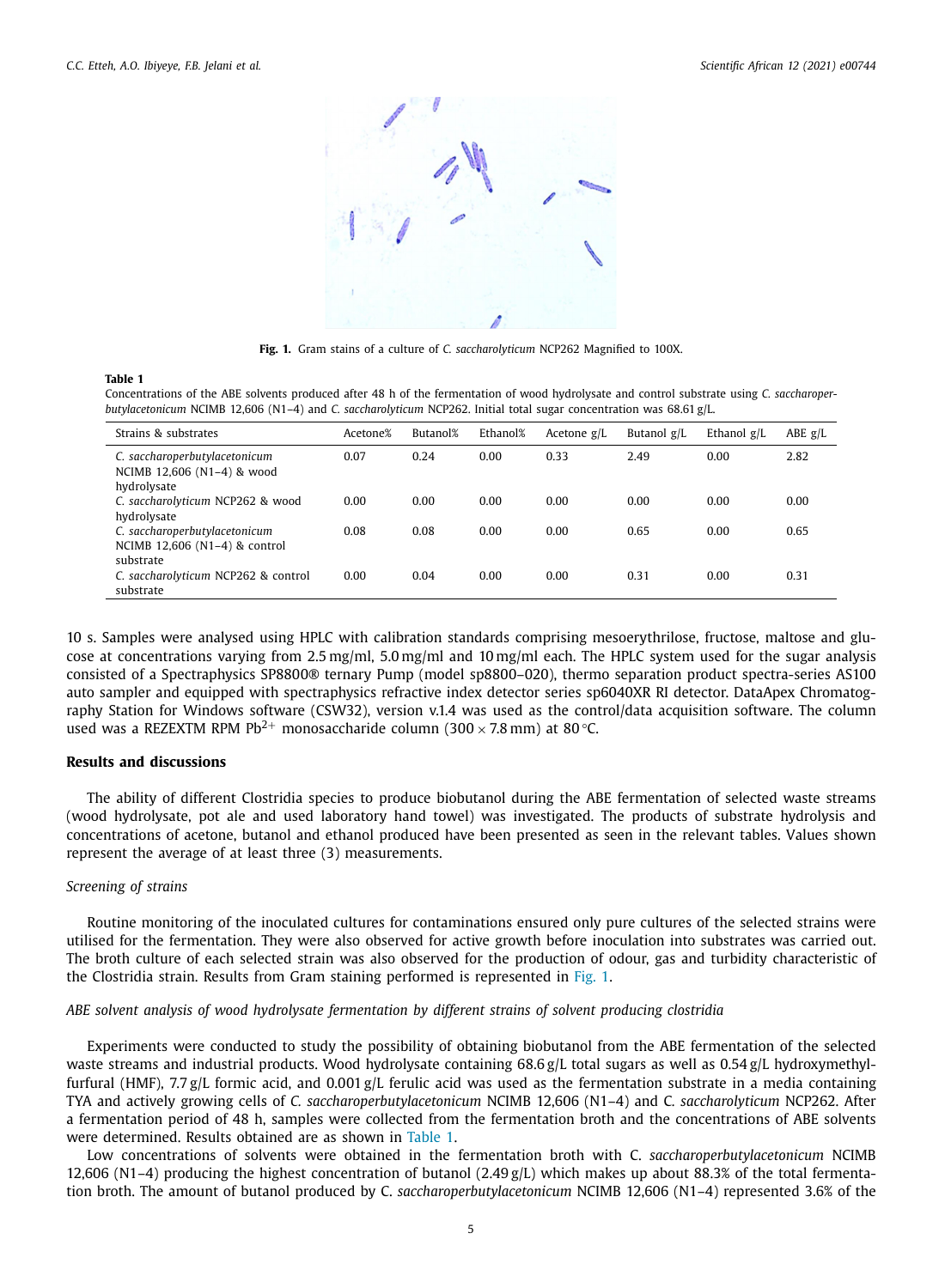#### <span id="page-5-0"></span>*C.C. Etteh, A.O. Ibiyeye, F.B. Jelani et al. Scientific African 12 (2021) e00744*

#### **Table 2**

ABE solvents concentrations obtained from the fermentation of wood hydrolysate supplemented with pot ale by C*. saccharolyticum* NCP262 over a 72-hour period.

| Substrates                              | Acetone (%) | Butanol (%)       | Ethanol (%)  | Acetone $(g/L)$  | Butanol $(g/L)$ | Ethanol $(g/L)$ | $ABE$ (g/L)       | Final pH     |
|-----------------------------------------|-------------|-------------------|--------------|------------------|-----------------|-----------------|-------------------|--------------|
| Wood hydrolysate*<br>Control substrates | $_{0.00}$   | 0.22<br>$_{0.00}$ | 0.02<br>0.00 | 0.12<br>$0.00\,$ | . 83<br>0.00    | 0.00            | 2.07<br>$_{0.00}$ | 5.03<br>4.53 |

<sup>∗</sup> supplemented with pot ale.

#### **Table 3**

ABE solvents concentrations obtained from the fermentation of wood hydrolysate supplemented with pot ale by *C. saccharoperbutylacetonicum* NCIMB 12,606 (N1–4) over a 48-hour period.

| Substrates                                                  | Acetone (%)          | Butanol (%)          | Ethanol (%)          | Acetone $(g/L)$          | Butanol $(g/L)$      | Ethanol $(g/L)$      | ABE(g/L)             | Final pH             |
|-------------------------------------------------------------|----------------------|----------------------|----------------------|--------------------------|----------------------|----------------------|----------------------|----------------------|
| Wood hydrolysate*<br>Wood hydrolysate<br>Control substrates | 0.07<br>0.00<br>0.05 | 0.37<br>0.01<br>0.51 | 0.01<br>0.01<br>0.00 | 0.52<br>$0.00\,$<br>0.36 | 3.08<br>0.01<br>4.25 | 0.06<br>0.05<br>0.00 | 3.66<br>0.06<br>4.61 | 6.11<br>5.44<br>5.08 |
| Control substrates                                          | 0.06                 | 0.61                 | 0.031                | 0.52                     | 5.06                 | 0.26                 | 5.77                 | 5.20                 |

<sup>∗</sup> supplemented with two-fold diluted pot ale, a two-fold sugar dilution.

total sugars present in the fermentation media [\(Table](#page-4-0) 1). Although the observed concentration of butanol was low, however, it exceeded the concentration of butanol produced from the fermentation of the control substrates as well as the amount produced when C. *saccharolyticum* NCP262 was used [\(Table](#page-4-0) 1). This suggests a suitability of the former strain on the substrate than the latter. This can be explained by the superior capacity of C. *saccharoperbutylacetonicum* NCIMB 12,606 (N1–4) to reutilize acids produced or supplied during ABE fermentation of a wide range of substrates [\[21,24\].](#page-8-0)

However, other factors may be attributed to the low solvents production from the fermentation of wood hydrolysate. For instance, the compositional analysis of the hydrolysate showed the presence of chemical compounds such as furfural, hydroxymethylfurfural (HMF), formic acid, ferulic acid some of which are known to possess properties that may be inhibitory and/or stimulatory to the ABE process. Although, HMF and furfural have been reported to have no inhibitory but rather stimulatory effect on solventogenic strains of Clostridia [\[25\]](#page-8-0)*,* the presence of 7.7 g/L formic acid representing 10% of the entire chemical constituents however, appears significant to suppress the growth of the strains used. Formic acid at a concentration as low as 1 mM or 46 ppm has been postulated to potently inhibit Clostridia inside the cell wall [\[7\].](#page-8-0)

### ABE solvents analysis of a 72-hour fermentation of media containing wood hydrolysate and pot ale by C. saccharolyticum *NCP262*

A fermentation medium containing wood hydrolysate was supplemented with equal volume of diluted pot ale (50%) as a source of nutrient and was inoculated with actively growing cells of C. *saccharolyticum* NCP262, incubated for a period of 72 h. To compare the results obtained, a control substrate was set up as previously described in methods section. Concentrations of the solvents obtained are as shown in Table 2.

The supplementation of wood hydrolysate with pot ale did not appear to have improved the production of ABE solvents in this experiment (Table 2). The results indicate poor ABE solvents production in the fermentation broth, of which butanol makes up over 88% of total solvents. No solvent was obtained with the control substrate and the final pH suggested the production of acetic and butyric acids. However, since the production of neutral solvents was the interest of this investigation, no account of the acids produced were reported.

## *ABE solvents analysis of a 48-hour fermentation of media containing wood hydrolysate and pot ale by* C. saccharoperbutylacetonicum *ncimb 12,606 (N1–4)*

In this experiment, a similar approach taken in the previous Section (3.3), was adopted using an actively growing culture of C. *saccharoperbutylacetonicum* NCIMB 12,606 (N1–4) on fermentation media containing wood hydrolysate and diluted pot ale. The pot ale was further diluted (X 2) with distilled water to observe if its concentration has any inhibitory effect whatsoever. After 48 h of continuous fermentation process, solvents analysis of the fermentation broth showed the various concentrations of detected solvents as presented in Table 3. Values recorded represent the average of at least three measurements.

The fermentation broth containing the two-fold diluted pot ale had a total solvents concentration of 3.56 g/L with butanol representing over 84%. This indicate the implication of further diluting the pot ale used in the fermentation as a significantly higher solvents production was obtained compared to when the pot ale that was not additionally diluted was used (Tables 2,3). The pot ale used in both cases were buffered to a pH of at least 5.5. The presence of several inorganics such as potassium, calcium, magnesium silicates, sulphates and particularly free copper ions have been demonstrated to have an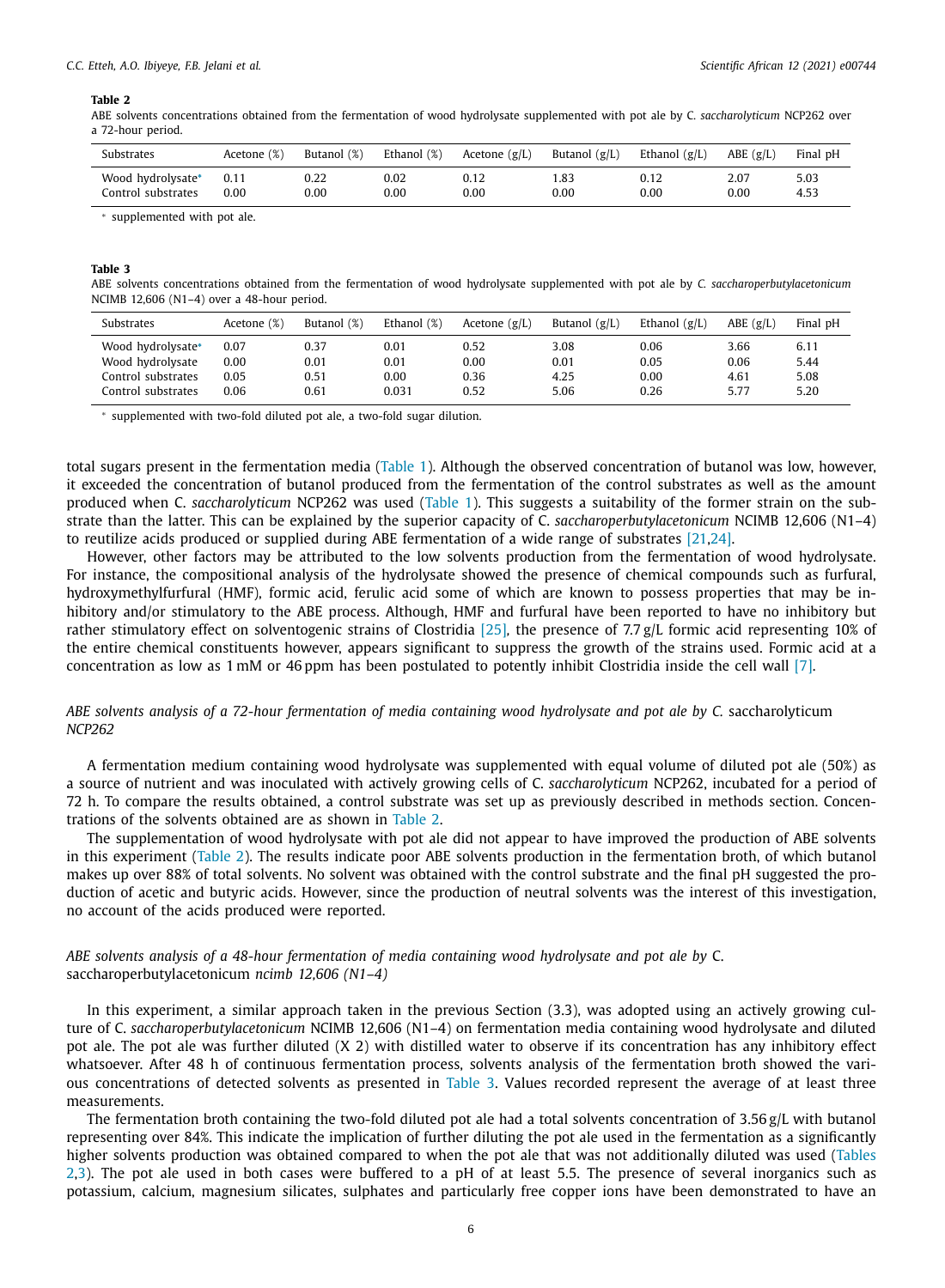#### <span id="page-6-0"></span>**Table 4**

ABE solvents production from the simultaneous saccharification and fermentation of used laboratory hand towel (LHT) by five (5) Clostridia strains (C. saccharolyticum NCP262, C. beijerinckii NCIMB 8052, C. beijerinckii BA101, C. saccharoperbutylacetonicum NCIMB 12.606(N1–4) and C. acetobutylicum ATCC824) and Cellulase enzymes.

| Substrate & Strain                                                         | Acetone (%) | Butanol (%) | Ethanol (%) | Acetone $(g/L)$ | Butanol $(g/L)$ | Ethanol $(g/L)$ | ABE(g/L) | Final pH |
|----------------------------------------------------------------------------|-------------|-------------|-------------|-----------------|-----------------|-----------------|----------|----------|
| C. saccharolyticum NCP262 + LHT                                            | 0.07        | 0.18        | 0.00        | 0.36            | 1.48            | 0.00            | 1.84     | 4.83     |
| C. beijerinckii NCIMB 8052 + LHT                                           | 0.01        | 0.08        | 0.00        | 0.11            | 0.63            | 0.00            | 0.75     | 5.03     |
| C. beijerinckii $BA101 + LHT$                                              | 0.01        | 0.13        | 0.00        | 0.11            | 1.08            | 0.00            | 1.19     | 5.12     |
| C. saccharoperbutylacetonicum NCIMB                                        | 0.15        | 0.43        | 0.00        | 1.22            | 3.56            | 0.00            | 4.78     | 5.58     |
| $12,606(N1-4) + LHT$                                                       |             |             |             |                 |                 |                 |          |          |
| C. acetobutylicum $ATCC824 + LHT$                                          | 0.05        | 0.25        | 0.00        | 0.41            | 2.11            | 0.00            | 2.51     | 5.14     |
| C. saccharolyticum $NCP262 + Control$<br>substrates                        | 0.00        | 0.00        | 0.00        | 0.00            | 0.00            | 0.00            | 0.00     | 4.88     |
| C. beijerinckii NCIMB 8052 + Control<br>substrates                         | 0.00        | 0.03        | 0.00        | 0.00            | 0.21            | 0.00            | 0.21     | 5.03     |
| C. beijerinckii BA101 + Control<br>substrates                              | 0.00        | 0.00        | 0.00        | 0.00            | 0.00            | 0.00            | 0.00     | 5.27     |
| C. saccharoperbutylacetonicum NCIMB<br>$12,606(N1-4) +$ Control substrates | 0.00        | 0.03        | 0.00        | 0.00            | 0.21            | 0.00            | 0.21     | 5.33     |
| C. acetobutylicum $ATCC824 + Control$<br>substrates                        | 0.00        | 0.00        | 0.00        | 0.00            | 0.00            | 0.00            | 0.00     | 5.03     |

#### **Table 5**

Concentrations of ABE solvents produced by the fermentation of wood hydrolysate in a two-fold concentrated TYA media by C*. saccharolyticum* NCP262 after 48 h incubation period.

| Substrates                | Acetone (%) | Butanol (%) | Ethanol (%) | Acetone $(g/L)$ | Butanol $(g/L)$ | Ethanol $(g/L)$ | $ABE$ (g/L) |
|---------------------------|-------------|-------------|-------------|-----------------|-----------------|-----------------|-------------|
| Wood hydrolysate*         | 0.24        | 0.38        | 0.00        | 3.52            | 5.85            | 0.00            | 9.37        |
| <b>Control substrates</b> | 0.03        | 0.23        | 0.00        | 0.46            | 3.51            | 0.00            | 3.96        |

<sup>∗</sup> supplemented with double strength TYA.

inhibitory effect on solventogenic Clostridia strains at a concentration in excess of 20μM [\[18\].](#page-8-0) This may be correlated to the difference observable in the wood hydrolysate fermentation experiment supplemented with diluted and undiluted pot ale.

## Simultaneous saccharification and fermentation of used laboratory hand towel (LHT) using selected solvent producing strains of *clostridia*

To compare the solvent production from used laboratory hand towel by different solventogenic strains of Clostridia, simultaneous saccharification and fermentation were conducted using untreated laboratory hand towel as substrate and the five selected strains of solventogenic clostridia in the presence of a synthetic enzyme (Novozymes Cellulase). The fermentation media contained 10 g dry mass of the used laboratory hand towel suspended in TYA medium, sub-cultured cells of C*. saccharolyticum* NCP262, C. *beijerinckii* NCIMB 8052, C. *beijerinckii* BA101, C. *saccharoperbutylacetonicum* NCIMB 12,606(N1–4) and C*. acetobutylicum* ATCC824) and cellulase enzymes. Solvents analysis of the fermentation broth was carried out after 48 h of continuous fermentative process and the various solvent concentrations produced by each strain are reported in Table 4.

The data shows an unequal trend in the abilities of the various Clostridia strains to convert unhydrolysed LHT to ABE solvents (Table 4). The highest solvent production was observed in the fermentation broth containing C. *saccharoperbutylacetonicum* NCIMB 12,606(N1–4) with a total solvents concentration of 4.78 g/L followed by C. *acetobutylicum* ATCC824 which produced a total solvent of 2.51 g/L. C*. saccharolyticum* NCP262 gave a total solvent yield of 1.84 g/L while C. *beijerinckii* BA101 and C. *beijerinckii* NCIMB 8052 gave a total solvents concentration of 1.19 g/L and 0.75 g/L respectively (Table 4). The Clostridia strains were hardly solventogenic on the control substrates.

ABE solvents yield of the fermentation of wood hydrolysate in a two-fold concentrated tya media using C, saccharolyticum *NCP262*

A fermentation medium containing a two-fold concentrated TYA with wood hydrolysate as the carbon source and a culture of C*. saccharolyticum* NCP262 was set up over a period of 48 h. Table 5 shows the concentrations of the various solvents obtained.

Maximum production of ABE solvents was obtained using two-fold concentrated TYA with a total solvent concentration of 9.37 g/L with butanol making up 62.5% (Table 5). The concentration of the total ABE solvents in this experiment was the highest obtained from the fermentation of the substrates utilised, suggesting that the supplementation with a two-fold concentrated TYA is a key factor in the ABE fermentation process.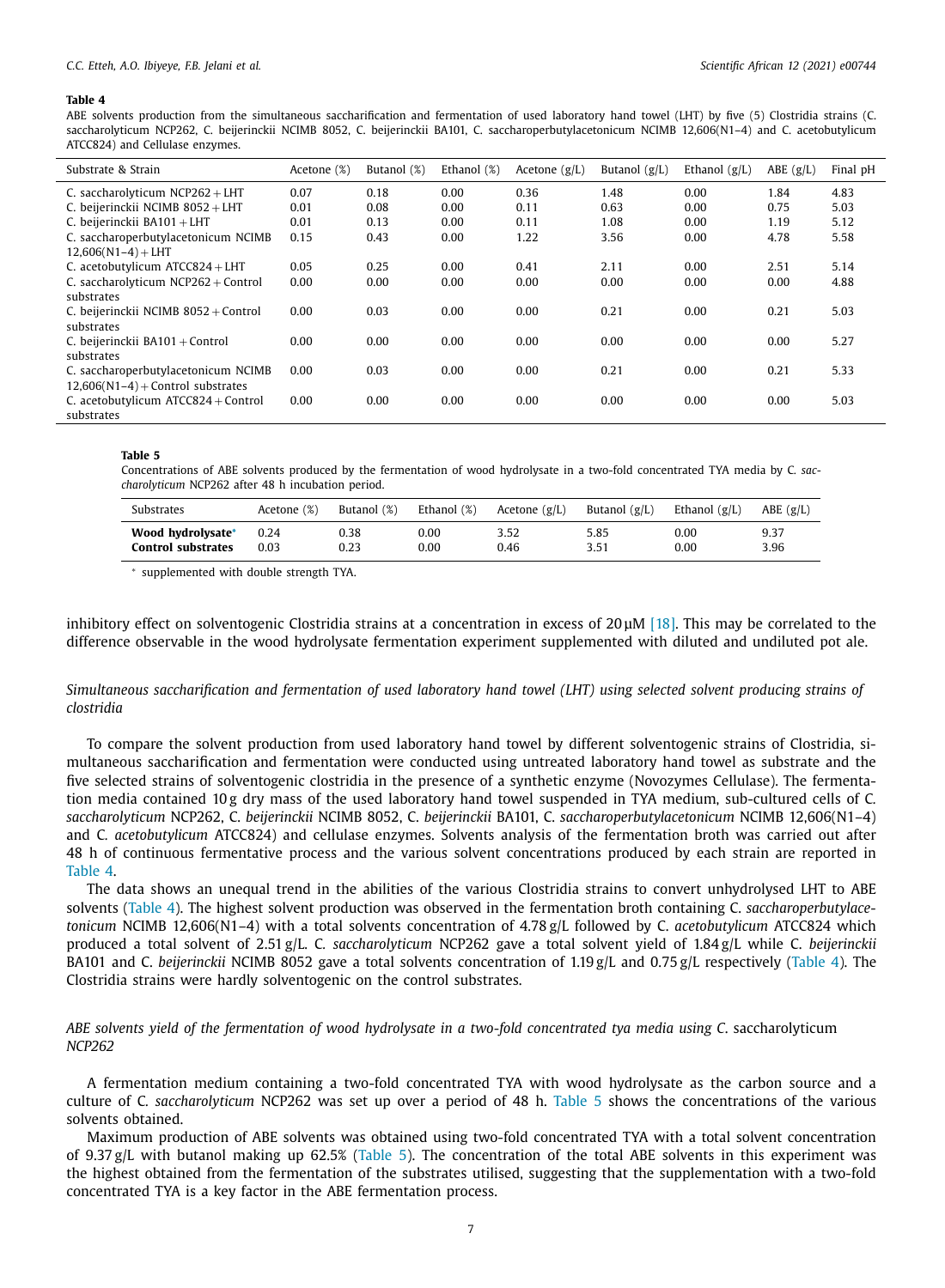#### **Table 6**

Concentrations of carbohydrates obtained from the hydrolysis of Laboratory hand towel (LHT) using sulphuric acid (2%) and selected enzymes.

| Samples                           | Galactose g/L | Sucrose $g/L$ | Sugars<br>Stachyose g/L | Arabinose $g/L$ | Glucose $g/L$ |
|-----------------------------------|---------------|---------------|-------------------------|-----------------|---------------|
| 10% slurry of acid hydrolysed LHT | ND.           | ND.           | ND.                     | ND.             | <b>ND</b>     |
| 10% enzymatically hydrolysed LHT  | 3.19          | ND.           | 114.87                  | 43.96           | <b>ND</b>     |
| 20% slurry of acid hydrolysed LHT | 7.41          | 67.31         | ND.                     | ND.             | ND.           |
| 20% enzymatically hydrolysed LHT  | 7.52          | ND.           | ND.                     | 29.44           | 7.86          |

ND∗- Not detected.

#### Concentrations of various carbohydrates obtained from the hydrolysis of laboratory hand towel (LHT) using sulphuric acid (2%) *and selected enzymes*

The used LHT was hydrolysed using a combination of mild acid treatment (2% sulphuric acid) at a temperature of less than 126 °C and the addition of synthetic enzymes (Novozymes). A 10% and 20% slurries (biomass: acid) were prepared to compare the most efficient and suitable ratio for optimum hydrolysis of the LHT and the various carbohydrates. Their respective concentrations were recorded as seen in Table 6.

Predominant limiting factors for the ABE fermentation process suggested in these experiments may include inhibition of the Clostridia strains; since the treatment of the selected substrates at high temperature and low pH may have produced furfural compounds due to the degradation of sugars as previously described. These compounds at certain concentrations have been reported to inhibit Clostridia growth [\[15,18\].](#page-8-0) The wood hydrolysate substrate used contained merely 0.54 g/L of HMF and furfural acids which may appear insignificant. However, the presence of 7.7 g/L of formic acid may be tangible enough to have an inhibitory effect on the solventogenic strains used. The presence of other unspecific inhibitory agents may not be ruled out as well [\[26\].](#page-8-0) In addition to the inhibitory effects of compounds produced during the pre-treatment, inaccessibility due to the degree of crystallinity in the cellulose or similar components such as hemicellulose or lignin may be responsible for the inability of the selected strains to utilise substrates such as the used the laboratory hand towel (Table 6).

The final pH of the fermentation broth in most cases fell within the acidic range suggesting that although the substrates may have supported the growth of the Clostridia strains, they were however insufficient to sustain the shift from the acidogenic to solventogenic phase of the ABE fermentation [\(Tables](#page-4-0) 1–5), thereby producing more butyric acid than neutral solvents. The poor solvent production obtained from this work can also be attributed to insufficient sugars or nutrients. Previous studies have suggested that solvents production in fermentation systems was limited by deficiency of sugars and nutrients in the fermentation medium [\[9,15,24\].](#page-8-0)

Sequel to the results from this study, C. *saccharoperbutylacetonicum* NCIMB 12,606 (N1–4) was the most important strain that influenced the conversion of the waste streams utilised into ABE fermentation products [\(Tables](#page-4-0) 1–4). Wood hydrolysate fermentation broth with C. *saccharoperbutylacetonicum* NCIMB 12,606 (N1–4) produced a butanol concentration (2.49 g/L) making up 88.3% of the total solvent concentration [\(Table](#page-4-0) 1). Simultaneous saccharification and fermentation of used laboratory hand towel (LHT) yielded a total solvent concentration of 4.78 g/L with C. *saccharoperbutylacetonicum* NCIMB 12,606(N1– 4) producing 3.56 g/L of butanol [\(Table](#page-6-0) 4). Supplementation with two-fold diluted pot ale had an important effect on total solvents production (3.66 g/L) with butanol representing over 84% [\(Table](#page-5-0) 3). The highest acetone-butanol-ethanol solvents production was obtained when supplementation with two-fold concentrated TYA was utilised with total solvent concentration of 9.37  $g/L$  and butanol making up 65.5% [\(Table](#page-6-0) 5).

One limitation of this study was the inability to carry out a complete compositional analysis of substrates, thus it may be difficult to affirm the presence or absence of trace minerals and nitrogen source in the substrates, which are important for ABE fermentation. Similarly, the sugar analysis of the substrates hydrolysed using the described pre-treatment methods indicates incomplete enzymatic hydrolysis of cellulose in the lignocellulosic materials which the selected waste streams and industrial by-products contain with several unidentified peaks appearing in the chromatograms of the hydrolysates as presented by the HPLC.

#### **Conclusion**

Data obtained from the experiments show that different concentrations of ABE solvents were obtained using continuous fermentation process over a period of 48–72 h. The concentrations of solvents obtained during this study using the different strains of Clostridia suggest that the conversion of wood hydrolysate, pot ale, and used hand towel into acetone-butanolethanol fermentation solvents is possible at an optimised scale. This study gives insight into the understanding of biobutanol production from waste streams such as wood hydrolysate, pot ale and used hand towel using acetone-butanol-ethanol fermentation. Further indications on the appropriate choice of process conditions for biofuel production using Clostridia *Spp* through novel acetone-butanol-ethanol continuous fermentation of these waste streams and industrial by-products have been provided by this study.